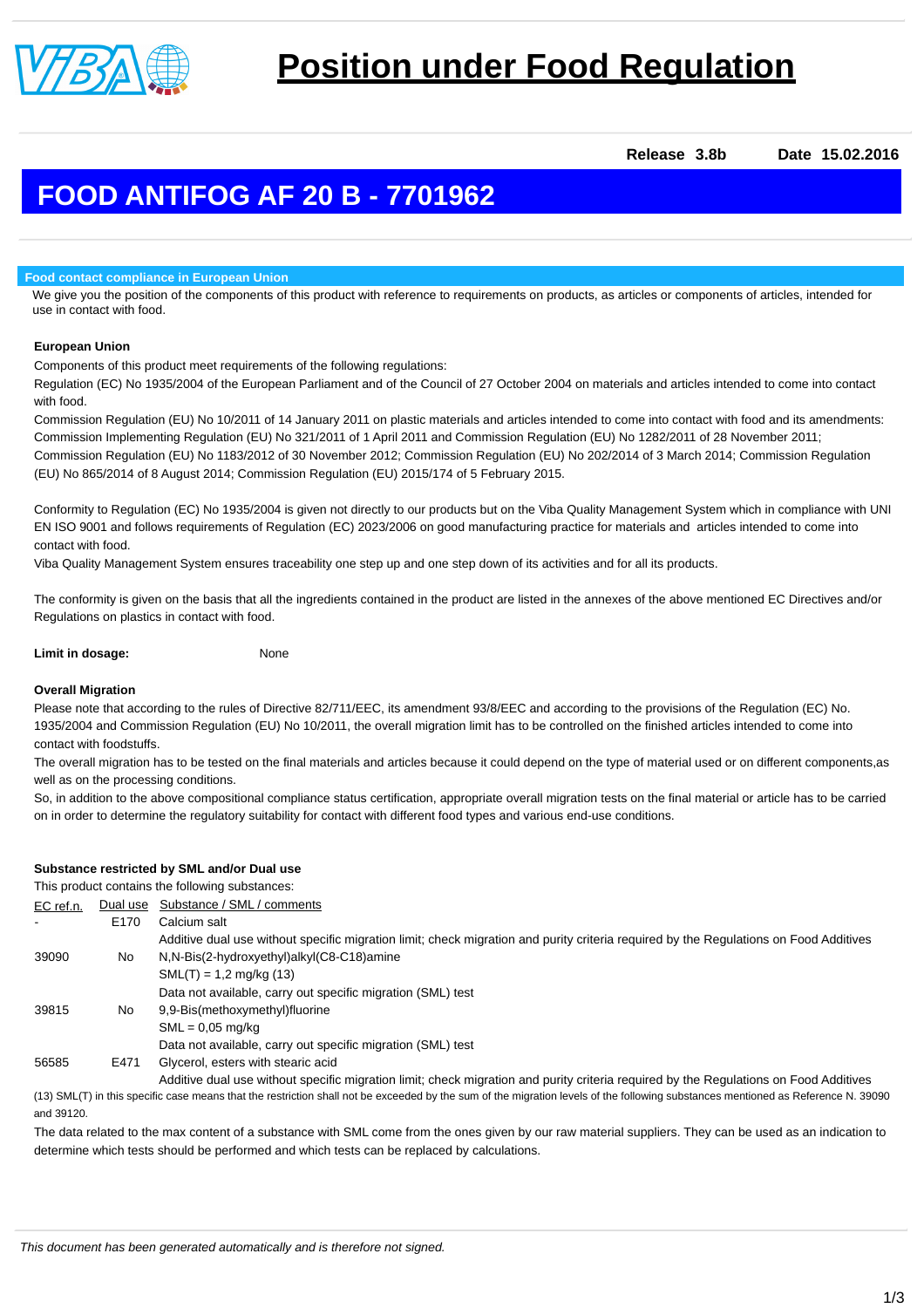

# **Position under Food Regulation**

**Release 3.8b Date 15.02.2016**

# **FOOD ANTIFOG AF 20 B - 7701962**

This product contains dual use additives (substances regulated for Food contact application by Regulation (UE) No 10/2011 and for Food application by Regulations (EC) No 1333/2008 and (EC) No 1334/2008).

**Food contact compliance in European Union Member States**

The status of the components of the product with reference to the single Member States is identically the same of the one reported in the Europen Union section.

On this purpose please take into consideration the limits and restriction reported in EU section.

#### **Food contact compliance in Switzerland**

#### **Switzerland**

The current status of food approval of the product is unknown due to a lack of information of the raw materials used and/or due to the fact that some ingredients are still under evaluation by the competent Authorities. Therefore at the moment we can only ask you to consider this product as not food approved.

#### **Food contact compliance in United States of America**

We give you the position of the components of this product with reference to requirements on products, as articles or components of articles, intended for use in contact with food.

#### **United States of America**

Components of this product meet requirements of the following regulations:

Food and Drug Administration/FDA, 21 CFR § 177: Indirect food additives: Polymers. Food and Drug Administration/FDA, 21 CFR § 178: Indirect food additives: Adjuvants, production aids, and sanitizers.

Limit in dosage: Max. 0.68%

### **Food contact compliance in Australia**

# **Australia**

The current status of food approval of the product is unknown due to a lack of information of the raw materials used and/or due to the fact that some ingredients are still under evaluation by the competent Authorities. Therefore at the moment we can only ask you to consider this product as not food approved.

# **Food contact compliance in Japan**

We give you the position of the components of this product with reference to requirements on products, as articles or components of articles, intended for use in contact with food.

#### **Japan**

Components of this product meet requirements of the following regulations: Japan Hygienic Olefin and Styrene Plastics Association (JHOSPA). Japan Hygienic PVC Association (JHPA).

We wish to point out that the final food-contat material or article, made from or containing this product as a component,needs to comply with overall migration testing limit requirements, when tested on the food contact surface. This aspect of the final materials and articles should be checked by the converter/user of the product, because it could depend on the type of material used or on different components, as well as on processing conditions.